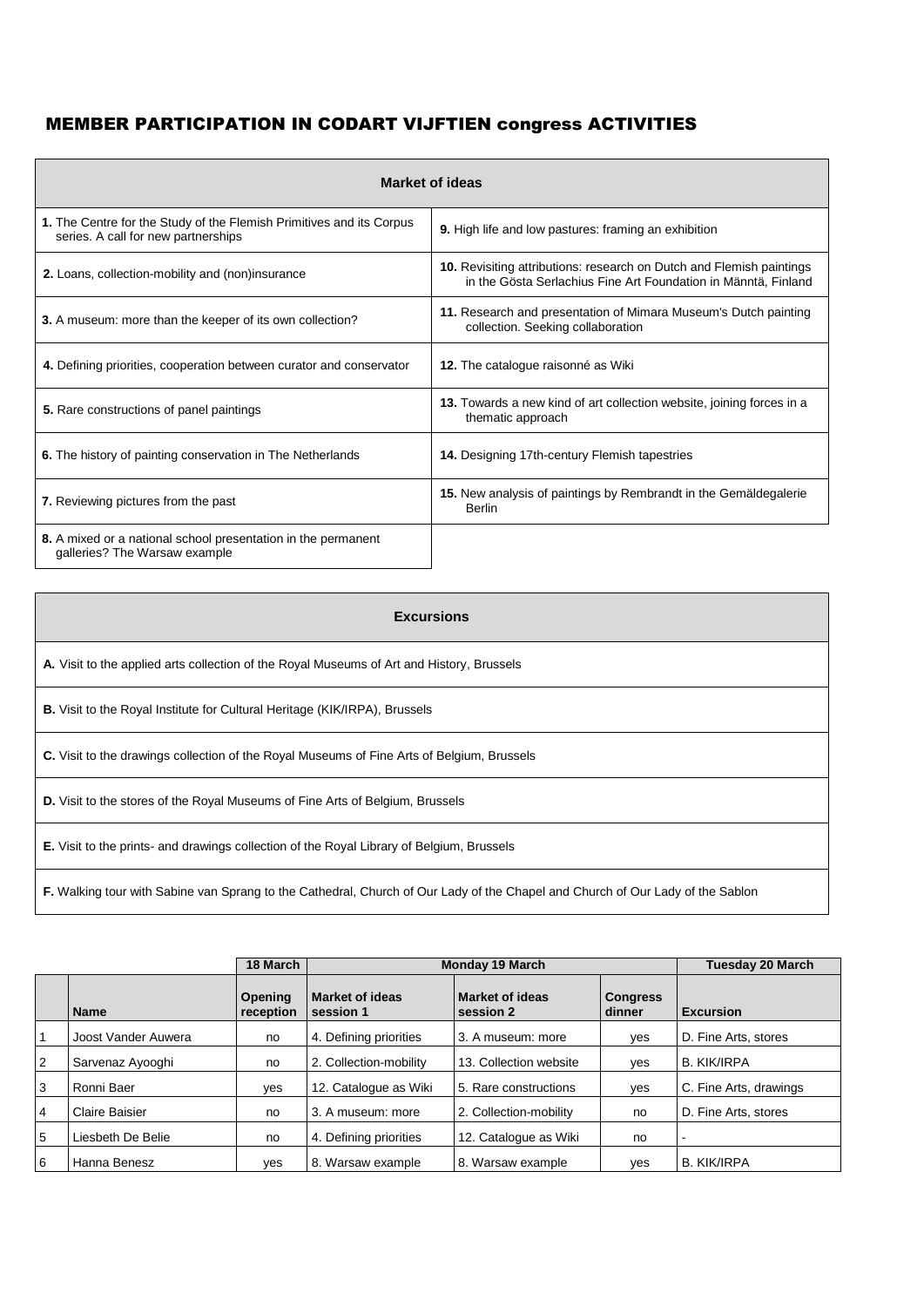|                |                                    | 18 March             | <b>Monday 19 March</b>              |                                     |                           | <b>Tuesday 20 March</b>    |
|----------------|------------------------------------|----------------------|-------------------------------------|-------------------------------------|---------------------------|----------------------------|
|                | <b>Name</b>                        | Opening<br>reception | <b>Market of ideas</b><br>session 1 | <b>Market of ideas</b><br>session 2 | <b>Congress</b><br>dinner | <b>Excursion</b>           |
| $\overline{7}$ | Marc de Beyer                      | no                   | 3. A museum: more                   | 3. A museum: more                   | yes                       | <b>B. KIK/IRPA</b>         |
| 8              | Sylvia Böhmer                      | no                   | 2. Collection-mobility              | 9. Framing an exhibition            | yes                       | E. Royal Library           |
| 9              | Bob van den Boogert                | yes                  | 2. Collection-mobility              | 15. New analysis                    | yes                       | B. KIK/IRPA                |
| 10             | Janrense Boonstra                  | yes                  | 2. Collection-mobility              | 9. Framing an exhibition            | yes                       | C. Fine Arts, drawings     |
| 11             | Till-Holger Borchert               | yes                  | 2. Collection-mobility              | 2. Collection-mobility              | yes                       | C. Fine Arts, drawings     |
| 12             | Piotr Borusowski                   | yes                  | 4. Defining priorities              | 4. Defining priorities              | yes                       | C. Fine Arts, drawings     |
| 13             | Cécile Bosman                      | yes                  | 12. Catalogue as Wiki               | 13. Collection website              | yes                       | F. Walking tour            |
| 14             | Peter van den Brink                | yes                  | 12. Catalogue as Wiki               | 2. Collection-mobility              | yes                       | D. Fine Arts, stores       |
| 15             | An Van Camp                        | yes                  | 13. Collection website              | 12. Catalogue as Wiki               | yes                       | B. KIK/IRPA                |
| 16             | Görel Cavalli-Björkman             | yes                  | 15. New analysis                    | 8. Warsaw example                   | no                        |                            |
| 17             | <b>Daniel Christiaens</b>          | yes                  | 7. Reviewing pictures               | 3. A museum: more                   | yes                       | <b>B. KIK/IRPA</b>         |
| 18             | <b>Wolfgang Cillessen</b>          | yes                  | 5. Rare constructions               | 6. Painting conservation            | yes                       | <b>B. KIK/IRPA</b>         |
| 19             | Ingrid Ciulisovà                   | no                   | 8. Warsaw example                   | 6. Painting conservation            | yes                       | D. Fine Arts, stores       |
| 20             | Renske Cohen Tervaert              | yes                  | 8. Warsaw example                   | 3. A museum: more                   | yes                       | C. Fine Arts, drawings     |
| 21             | Ingrid De Meûter                   | yes                  | 14. Flemish tapestries              | 2. Collection-mobility              | yes                       | A. Applied arts collection |
| 22             | Dorota Dec                         | no                   | 8. Warsaw example                   | 11. Mimara Museum                   | yes                       | <b>B. KIK/IRPA</b>         |
| 23             | <b>Yolande Deckers</b>             | yes                  | 3. A museum: more                   | 4. Defining priorities              | yes                       |                            |
| 24             | <b>Matthias Depoorter</b>          | no                   | 2. Collection-mobility              | 13. Collection website              | yes                       | E. Royal Library           |
| 25             | Lloyd DeWitt                       | yes                  | 13. Collection website              | 15. New analysis                    | yes                       | F. Walking tour            |
| 26             | Eric Domela Nieuwenhuis            | yes                  | 6. Painting conservation            | 9. Framing an exhibition            | yes                       | E. Royal Library           |
| 27             | Claire van den Donk-<br>Schweigman | yes                  | 10. Revisiting attributions         | 6. Painting conservation            | yes                       | C. Fine Arts, drawings     |
| 28             | Hélène Dubois                      | yes                  | 5. Rare constructions               | 6. Painting conservation            | no                        |                            |
| 29             | <b>Blaise Ducos</b>                | no                   | 14. Flemish tapestries              | 8. Warsaw example                   | yes                       | E. Royal Library           |
| 30             | <b>Charles Dumas</b>               | yes                  | 14. Flemish tapestries              | 12. Catalogue as Wiki               | yes                       | E. Royal Library           |
| 31             | Rudi Ekkart                        | yes                  | 1. Flemish Primitives               | 7. Reviewing pictures               | no                        |                            |
| 32             | Julia Ellinghaus                   | yes                  | 10. Revisiting attributions         | 12. Catalogue as Wiki               | yes                       | <b>B. KIK/IRPA</b>         |
| 33             | Pascal Ennaert                     | no                   | 13. Collection website              | 13. Collection website              | no                        | C. Fine Arts, drawings     |
| 34             | Kirsi Eskelinen                    | yes                  | 10. Revisiting attributions         | 4. Defining priorities              | yes                       | D. Fine Arts, stores       |
| 35             | Thera Folmer-von Oven              | yes                  | 8. Warsaw example                   | 12. Catalogue as Wiki               | yes                       | C. Fine Arts, drawings     |
| 36             | Michiel Franken                    | yes                  | 6. Painting conservation            | 6. Painting conservation            | yes                       | <b>B. KIK/IRPA</b>         |
| 37             | <b>Bart Fransen</b>                | yes                  | 1. Flemish Primitives               | 1. Flemish Primitives               | yes                       | <b>B. KIK/IRPA</b>         |
| 38             | Carina Fryklund                    | yes                  | 14. Flemish tapestries              | 8. Warsaw example                   | yes                       | E. Royal Library           |
| 39             | Eliška Fučíková                    | yes                  | 3. A museum: more                   | 2. Collection-mobility              | yes                       | <b>B. KIK/IRPA</b>         |
| 40             | Silke Gatenbröcker                 | yes                  | 2. Collection-mobility              | 8. Warsaw example                   | yes                       | D. Fine Arts, stores       |
| 41             | Emilie Gordenker                   | no                   | 2. Collection-mobility              | 15. New analysis                    | yes                       |                            |
| 42             | Maria Gordusenko                   | no                   | 13. Collection website              | 2. Collection-mobility              | yes                       | D. Fine Arts, stores       |
| 43             | Gerlinde Gruber                    | yes                  | 2. Collection-mobility              | 4. Defining priorities              | yes                       | F. Walking tour            |
| 44             | Karen Hearn                        | yes                  | 12. Catalogue as Wiki               | 13. Collection website              | yes                       | <b>B. KIK/IRPA</b>         |
| 45             | Jan Jaap Heij                      | yes                  | 6. Painting conservation            | 3. A museum: more                   | yes                       | D. Fine Arts, stores       |
| 46             | Marijke Hellemans                  | yes                  | 4. Defining priorities              | 13. Collection website              | yes                       | E. Royal Library           |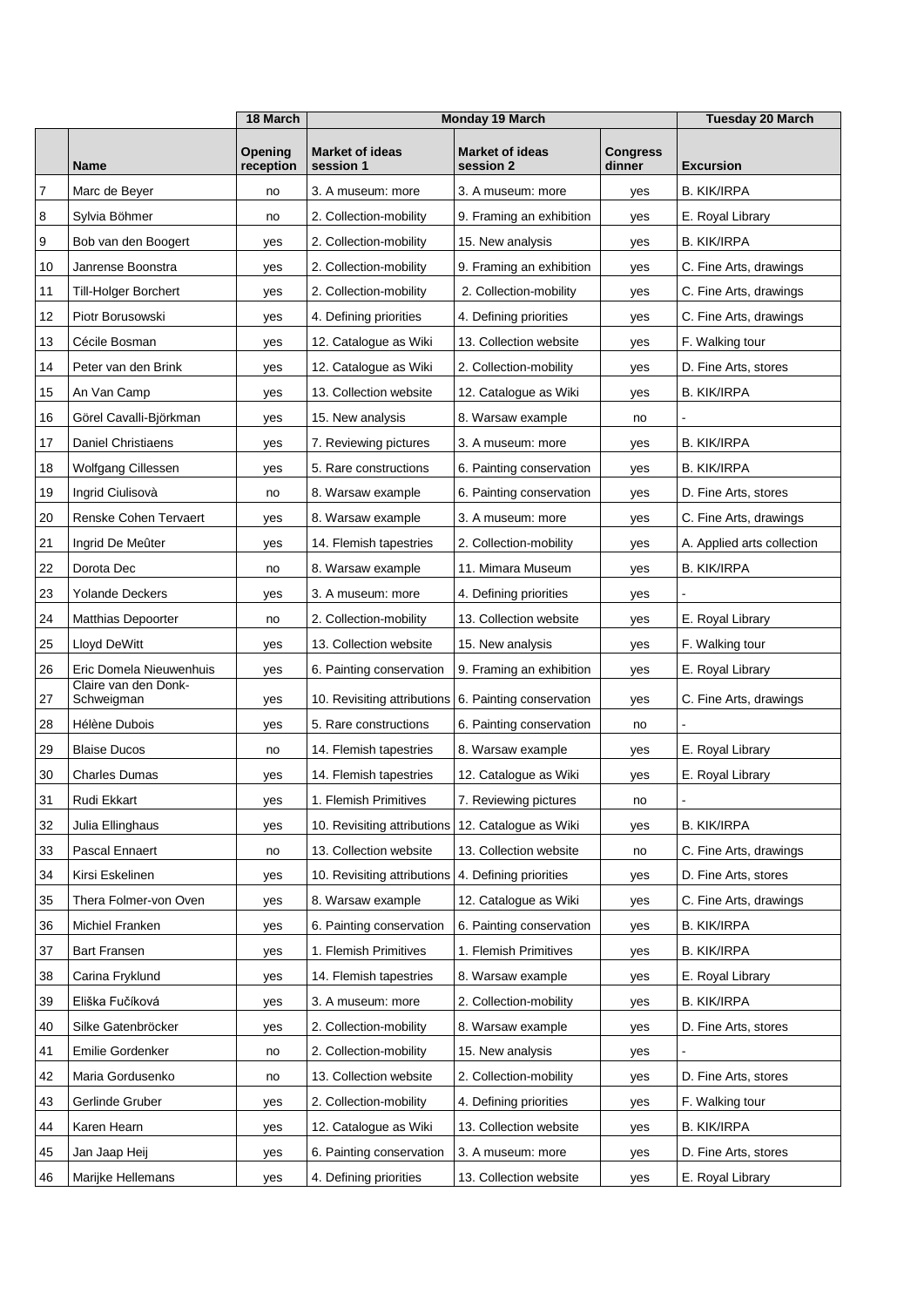|    |                            | 18 March             | <b>Monday 19 March</b>              |                                     |                           | <b>Tuesday 20 March</b>    |
|----|----------------------------|----------------------|-------------------------------------|-------------------------------------|---------------------------|----------------------------|
|    | Name                       | Opening<br>reception | <b>Market of ideas</b><br>session 1 | <b>Market of ideas</b><br>session 2 | <b>Congress</b><br>dinner | <b>Excursion</b>           |
| 47 | Lars Hendrikman            | yes                  | 14. Flemish tapestries              | 2. Collection-mobility              | yes                       | A. Applied arts collection |
| 48 | Elizabeth Honig            | yes                  | 12. Catalogue as Wiki               | 12. Catalogue as Wiki               | yes                       | E. Royal Library           |
| 49 | Nico van Hout              | yes                  | 3. A museum: more                   | 15. New analysis                    | yes                       | F. Walking tour            |
| 50 | Irene Jacobs               | yes                  | 4. Defining priorities              | 6. Painting conservation            | yes                       | C. Fine Arts, drawings     |
| 51 | <b>Richard Johns</b>       | yes                  | 14. Flemish tapestries              | 4. Defining priorities              | yes                       | E. Royal Library           |
| 52 | Pierre-Yves Kairis         | no                   | 8. Warsaw example                   | 4. Defining priorities              | yes                       | D. Fine Arts, stores       |
| 53 | Pavlos Kapetanakis         | yes                  | 9. Framing an exhibition            | 4. Defining priorities              | yes                       | <b>B. KIK/IRPA</b>         |
| 54 | Ronda Kasl                 | yes                  | 1. Flemish Primitives               | 3. A museum: more                   | yes                       | <b>B. KIK/IRPA</b>         |
| 55 | Lizet Klaassen             | yes                  | 2. Collection-mobility              | 5. Rare constructions               | yes                       |                            |
| 56 | Katja Kleinert             | yes                  | 15. New analysis                    | 15. New analysis                    | yes                       | D. Fine Arts, stores       |
| 57 | Christi Klinkert           | no                   | 4. Defining priorities              | 13. Collection website              | yes                       | F. Walking tour            |
| 58 | Paul Knolle                | yes                  | 6. Painting conservation            | 11. Mimara Museum                   | yes                       |                            |
| 59 | Lidewij de Koekkoek        | yes                  | 3. A museum: more                   | 9. Framing an exhibition            | yes                       | D. Fine Arts, stores       |
| 60 | Roman Koot                 | yes                  | 13. Collection website              | 7. Reviewing pictures               | yes                       | <b>B. KIK/IRPA</b>         |
| 61 | Greta Koppel               | yes                  | 10. Revisiting attributions         | 8. Warsaw example                   | yes                       | <b>B. KIK/IRPA</b>         |
| 62 | Fritz Koreny               | yes                  | 5. Rare constructions               | 1. Flemish Primitives               | yes                       |                            |
| 63 | Olga Kotková               | yes                  | 8. Warsaw example                   | 3. A museum: more                   | yes                       | D. Fine Arts, stores       |
| 64 | Dragana Kovačič            | yes                  | 12. Catalogue as Wiki               | 4. Defining priorities              | yes                       | C. Fine Arts, drawings     |
| 65 | Hiroshi Kumazawa           | no                   |                                     |                                     | yes                       |                            |
| 66 | Suzanne Laemers            | yes                  | 7. Reviewing pictures               | 1. Flemish Primitives               | yes                       | A. Applied arts collection |
| 67 | Claudia Laurenze-Landsberg | yes                  | 15. New analysis                    | 15. New analysis                    | yes                       | A. Applied arts collection |
| 68 | Huigen Leeflang            | yes                  | 9. Framing an exhibition            | 13. Collection website              | yes                       | F. Walking tour            |
| 69 | Micha Leeflang             | yes                  | 2. Collection-mobility              | 4. Defining priorities              | yes                       | D. Fine Arts, stores       |
| 70 | Willemijn Lindenhovius     | yes                  | 4. Defining priorities              | 6. Painting conservation            | yes                       | A. Applied arts collection |
| 71 | Natalja Markova            | yes                  | 15. New analysis                    | 2. Collection-mobility              | yes                       | C. Fine Arts, drawings     |
| 72 | Sanda Marta                | yes                  | 6. Painting conservation            | 9. Framing an exhibition            | yes                       | <b>B. KIK/IRPA</b>         |
| 73 | Leila Mehulić              | yes                  | 10. Revisiting attributions         | 11. Mimara Museum                   | yes                       | D. Fine Arts, stores       |
| 74 | Norbert Middelkoop         | yes                  | 6. Painting conservation            | 2. Collection-mobility              | yes                       | F. Walking tour            |
| 75 | Janelle Moerman            | yes                  | 13. Collection website              | 3. A museum: more                   | yes                       | <b>B. KIK/IRPA</b>         |
| 76 | Maciej Monkiewicz          | yes                  | 13. Collection website              | 12. Catalogue as Wiki               | yes                       | <b>B. KIK/IRPA</b>         |
| 77 | Uta Neidhardt              | yes                  | 6. Painting conservation            | 1. Flemish Primitives               | yes                       | <b>B. KIK/IRPA</b>         |
| 78 | Hans Nieuwdorp             | yes                  | 2. Collection-mobility              | 3. A museum: more                   | no                        | E. Royal Library           |
| 79 | Lieneke Nijkamp            | yes                  | 7. Reviewing pictures               | 7. Reviewing pictures               | yes                       | F. Walking tour            |
| 80 | Petria Noble               | yes                  | 5. Rare constructions               | 15. New analysis                    | yes                       | <b>B. KIK/IRPA</b>         |
| 81 | Anne van Oosterwijk        | yes                  | 14. Flemish tapestries              | 1. Flemish Primitives               | yes                       | C. Fine Arts, drawings     |
| 82 | Sarah Van Ooteghem         | no                   | 7. Reviewing pictures               | 12. Catalogue as Wiki               | yes                       | E. Royal Library           |
| 83 | Vanessa Paumen             | no                   | 1. Flemish Primitives               | 13. Collection website              | yes                       | F. Walking tour            |
| 84 | <b>Emily Peters</b>        | yes                  | 9. Framing an exhibition            | 11. Mimara Museum                   | yes                       | C. Fine Arts, drawings     |
| 85 | Peter van der Ploeg        | yes                  | 3. A museum: more                   | 6. Painting conservation            | yes                       |                            |
| 86 | Kadi Polli                 | yes                  | 3. A museum: more                   | 2. Collection-mobility              | yes                       | D. Fine Arts, stores       |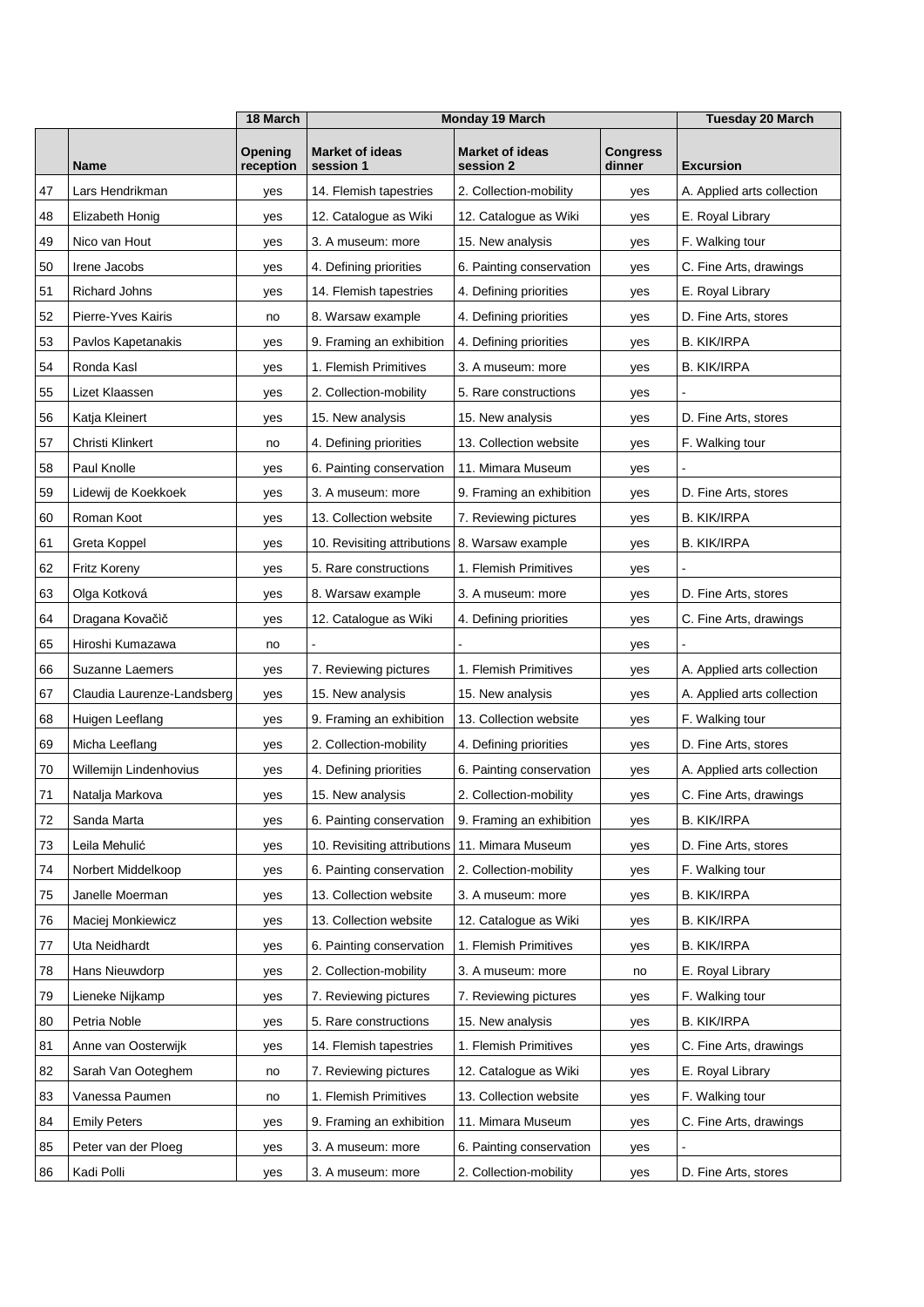|     |                               | 18 March             | <b>Monday 19 March</b>              |                                     |                           | <b>Tuesday 20 March</b>    |
|-----|-------------------------------|----------------------|-------------------------------------|-------------------------------------|---------------------------|----------------------------|
|     | <b>Name</b>                   | Opening<br>reception | <b>Market of ideas</b><br>session 1 | <b>Market of ideas</b><br>session 2 | <b>Congress</b><br>dinner | <b>Excursion</b>           |
| 87  | Almut Pollmer-Schmidt         | yes                  | 12. Catalogue as Wiki               | 8. Warsaw example                   | yes                       | D. Fine Arts, stores       |
| 88  | <b>Ruud Priem</b>             | yes                  | 13. Collection website              | 7. Reviewing pictures               | yes                       |                            |
| 89  | <b>Christine Riding</b>       | yes                  | 14. Flemish tapestries              | 8. Warsaw example                   | yes                       | E. Royal Library           |
| 90  | Cécile Scailliérez            | yes                  | 8. Warsaw example                   | 13. Collection website              | yes                       | <b>B. KIK/IRPA</b>         |
| 91  | Gary Schwartz                 | yes                  | 12. Catalogue as Wiki               | 15. New analysis                    | yes                       | F. Walking tour            |
| 92  | Loekie Schwartz               | yes                  | 12. Catalogue as Wiki               | 15. New analysis                    | yes                       | F. Walking tour            |
| 93  | Gero Seelig                   | yes                  | 5. Rare constructions               | 5. Rare constructions               | yes                       | <b>B. KIK/IRPA</b>         |
| 94  | <b>Christian Tico Seifert</b> | yes                  | 15. New analysis                    | 6. Painting conservation            | yes                       | E. Royal Library           |
| 95  | <b>Manfred Sellink</b>        | yes                  | 2. Collection-mobility              | 2. Collection-mobility              | yes                       | E. Royal Library           |
| 96  | Anja Ševčík                   | yes                  | 12. Catalogue as Wiki               | 5. Rare constructions               | yes                       | D. Fine Arts, stores       |
| 97  | Karin Sidén                   | yes                  | 15. New analysis                    | 9. Framing an exhibition            | yes                       | D. Fine Arts, stores       |
| 98  | Sabine van Sprang             | yes                  |                                     |                                     | yes                       | F. Walking tour            |
| 99  | Ron Spronk                    | yes                  | 6. Painting conservation            | 15. New analysis                    | yes                       | D. Fine Arts, stores       |
| 100 | <b>Shlomit Steinberg</b>      | yes                  | 13. Collection website              | 4. Defining priorities              | yes                       | C. Fine Arts, drawings     |
| 101 | Ariane van Suchtelen          | yes                  | 15. New analysis                    | 4. Defining priorities              | yes                       | F. Walking tour            |
| 102 | Alice Taatgen                 | yes                  | 4. Defining priorities              | 1. Flemish Primitives               | yes                       | B. KIK/IRPA                |
| 103 | Cécile Tainturier             | no                   | 15. New analysis                    | 5. Rare constructions               | yes                       | E. Royal Library           |
| 104 | Ari Tanhuanpää                | yes                  | 5. Rare constructions               | 7. Reviewing pictures               | yes                       | <b>B. KIK/IRPA</b>         |
| 105 | Mireille te Marvelde          | yes                  | 15. New analysis                    | 6. Painting conservation            | yes                       | B. KIK/IRPA                |
| 106 | Joanna Tomicka                | yes                  | 2. Collection-mobility              | 3. A museum: more                   | yes                       | E. Royal Library           |
| 107 | Ilona van Tuinen              | yes                  | 15. New analysis                    | 5. Rare constructions               | yes                       | F. Walking tour            |
| 108 | Anna Tummers                  | yes                  | 12. Catalogue as Wiki               | 4. Defining priorities              | yes                       | F. Walking tour            |
| 109 | <b>Matthias Ubl</b>           | no                   | 4. Defining priorities              | 2. Collection-mobility              | yes                       | D. Fine Arts, stores       |
| 110 | Hildegard Van de Velde        | no                   | 7. Reviewing pictures               | 12. Catalogue as Wiki               | no                        |                            |
| 111 | Cathérine Verleysen           | no                   | 9. Framing an exhibition            | 3. A museum: more                   | yes                       | C. Fine Arts, drawings     |
| 112 | Annette de Vries              | yes                  | 13. Collection website              | 7. Reviewing pictures               | yes                       | <b>B. KIK/IRPA</b>         |
| 113 | Jørgen Wadum                  | no                   | 12. Catalogue as Wiki               | 11. Mimara Museum                   | yes                       | D. Fine Arts, stores       |
| 114 | Adriaan Waiboer               | yes                  | 6. Painting conservation            | 12. Catalogue as Wiki               | yes                       | D. Fine Arts, stores       |
| 115 | Amy Walsh                     | yes                  | 6. Painting conservation            | 4. Defining priorities              | yes                       | F. Walking tour            |
| 116 | <b>Bert Watteeuw</b>          | yes                  | 7. Reviewing pictures               | 7. Reviewing pictures               | yes                       | F. Walking tour            |
| 117 | Betsy Wieseman                | yes                  | 5. Rare constructions               | 15. New analysis                    | yes                       | D. Fine Arts, stores       |
| 118 | Lina van der Wolde            | yes                  | 9. Framing exhibition               | 2. Collection-mobility              | yes                       | E. Royal Library           |
| 119 | Martha Wolff                  | yes                  | 14. Flemish tapestries              | 5. Rare constructions               | yes                       | A. Applied arts collection |
| 120 | Louisa Wood Ruby              | yes                  | 12. Catalogue as Wiki               | 12. Catalogue as Wiki               | yes                       | F. Walking tour            |
| 121 | Elizabeth Wyckoff             | yes                  | 9. Framing an exhibition            | 9. Framing an exhibition            | yes                       | E. Royal Library           |
| 122 | Yao-Fen You                   | yes                  | 14. Flemish tapestries              | 13. Collection website              | yes                       | E. Royal Library           |
| 123 | Liesbeth van der Zeeuw        | yes                  | 12. Catalogue as Wiki               | 6. Painting conservation            | yes                       | D. Fine Arts, stores       |
| 123 | Olena Zhivkova                | no                   | 10. Revisiting attributions         | 12. Catalogue as Wiki               | yes                       | D. Fine Arts, stores       |
| 125 | Marianna van der Zwaag        | yes                  | 8. Warsaw example                   | 7. Reviewing pictures               | yes                       | C. Fine Arts, drawings     |